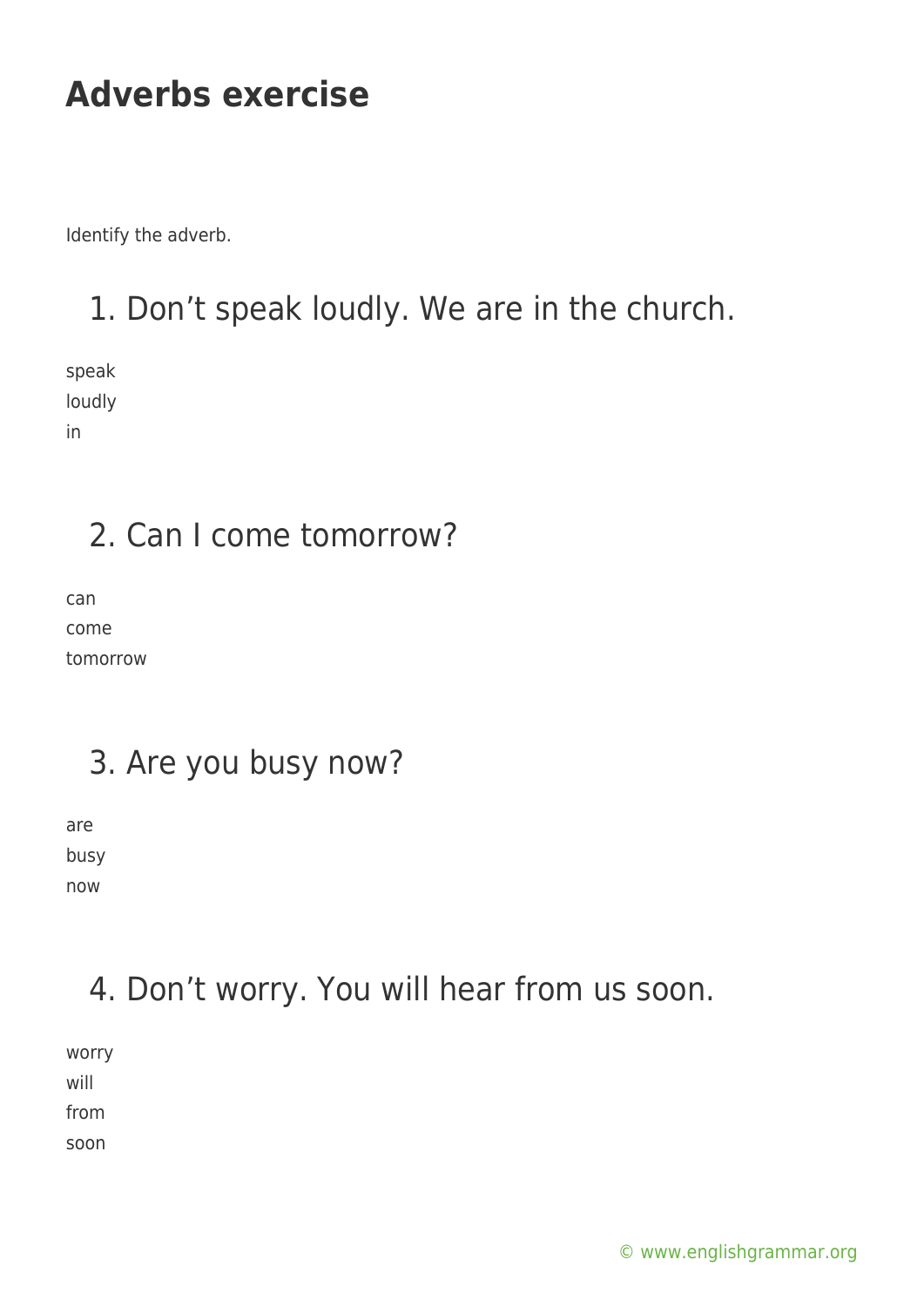### 5. Listen carefully to what I say.

listen carefully what

#### 6. The sun is shining brightly.

sun shining brightly

# 7. I had a strange experience yesterday.

had strange yesterday

#### 8. I wanted to talk to her but she hastily left the room.

talk her hastily left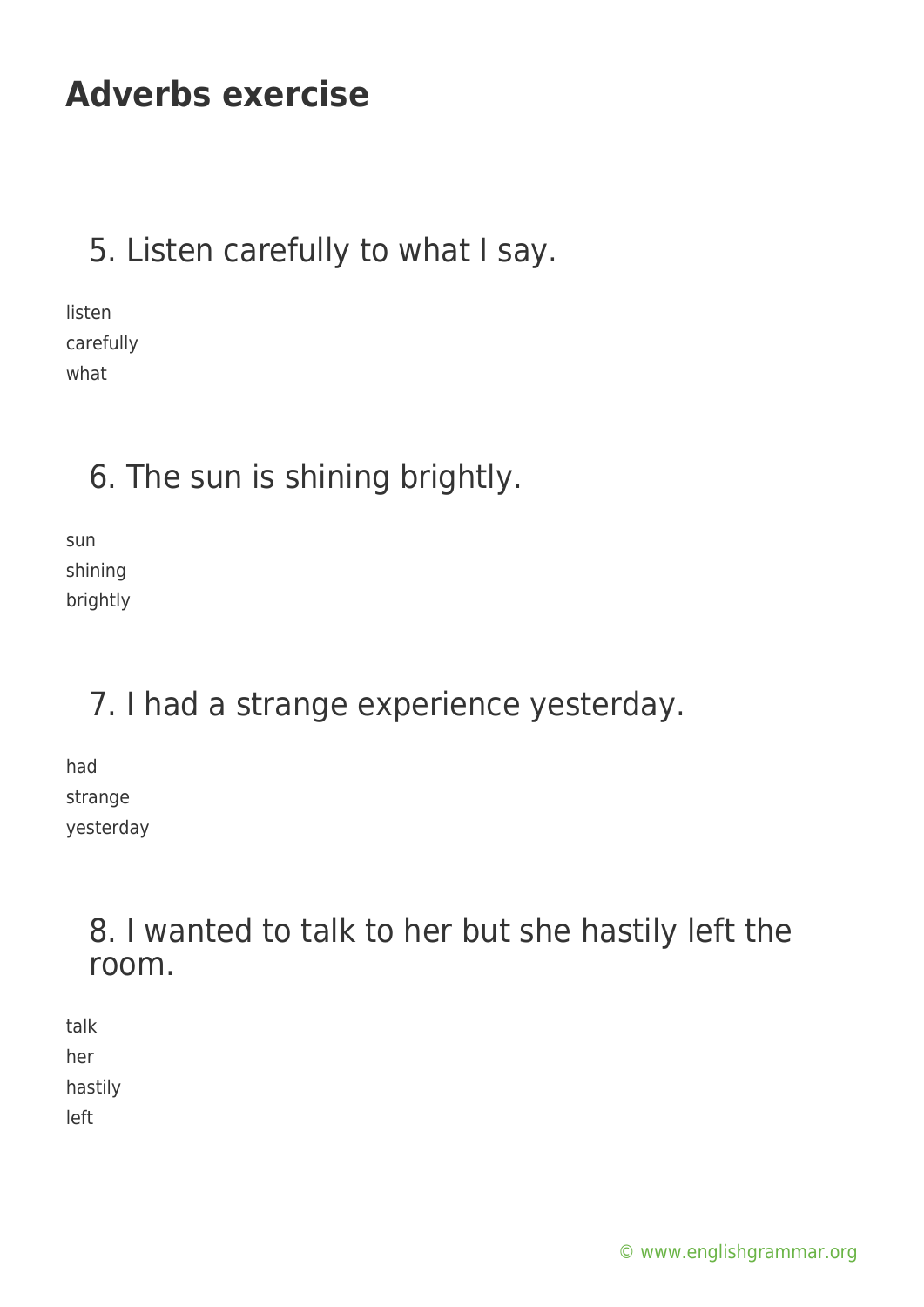#### 9. He is standing outside.

is standing outside

#### 10. This has been going on for a while.

been going for while

- 1. Don't speak loudly. We are in the church.
- 2. Can I come tomorrow?
- 3. Are you busy now?
- 4. Don't worry. You will hear from us soon.
- 5. Listen carefully to what I say.
- 6. The sun is shining brightly.
- 7. I had a strange experience yesterday.